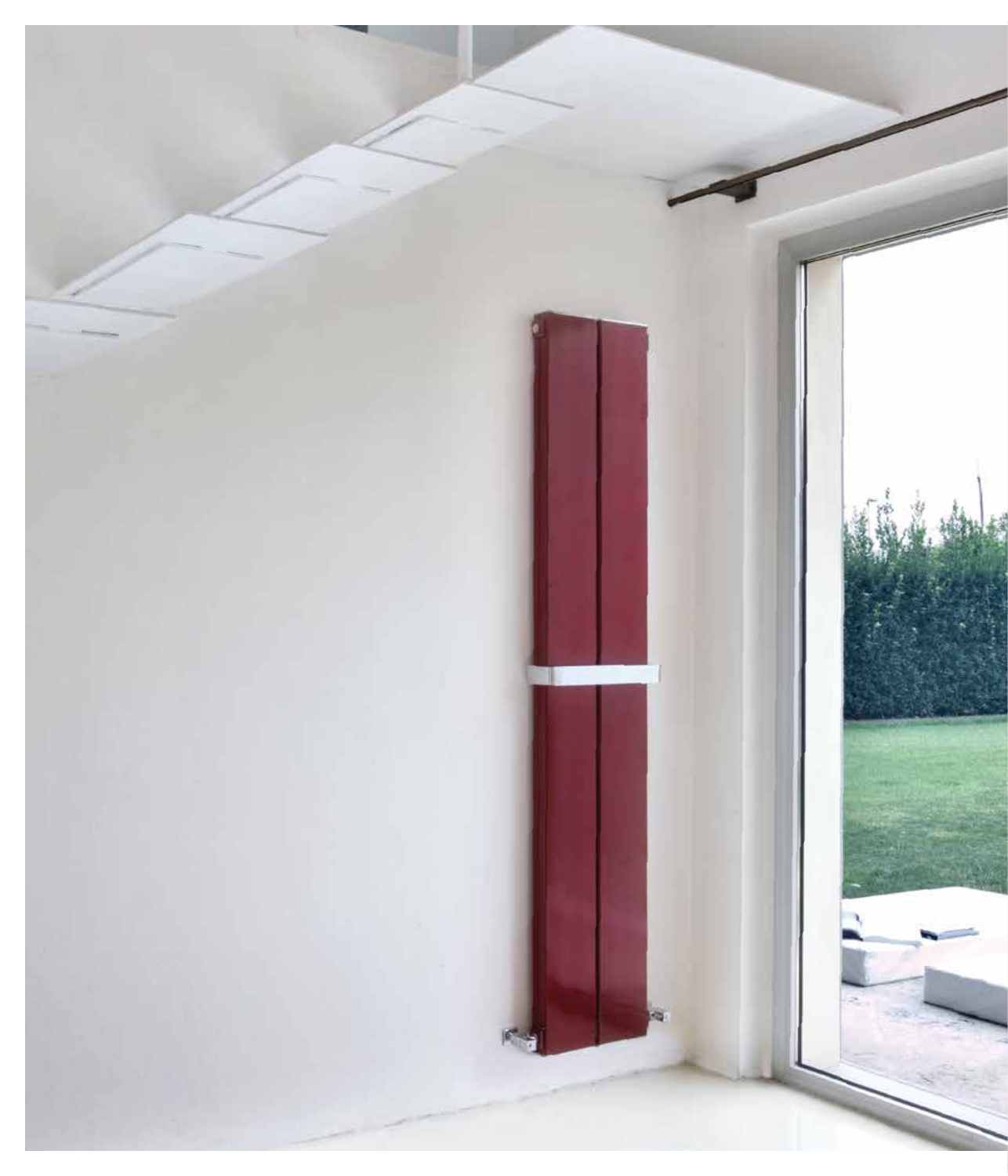

## blok **GEMINI design ridea**

#### 

Termoarredo dalle linee rigorose e immediate, integra la collezione Blok e si contraddistingue per eleganza, funzionalità e potenza termica. Disponibile in 3 altezze differenti e nelle versioni con una o due barre portasalviette.

*mmmmmmmmmmmmm* 

Towel warmer characterized by rigorous and linear design, integrates the Blok collection; it's distinguished for its elegance, functionality and thermal power. Available in 3 heights and in different versions with one or two bar towels.

> *Finiture fotografate in questa pagina, in alto: Bianco traffico RAL 9016 opaco con barra portasalviette in acciaio cromato; in basso: Noir 200 Sablè SW306F. Nella pagina accanto, Bromine MW600L con barra portasalviette in acciaio cromato.*

*Finishes photographed on this page, from top: Bianco traffico RAL 9016 matt with chromed steel towel bar; pictured below: Noir 200 Sablè SW306F. On the opposite page: Bromine MW600L with chromed steel towel bar.*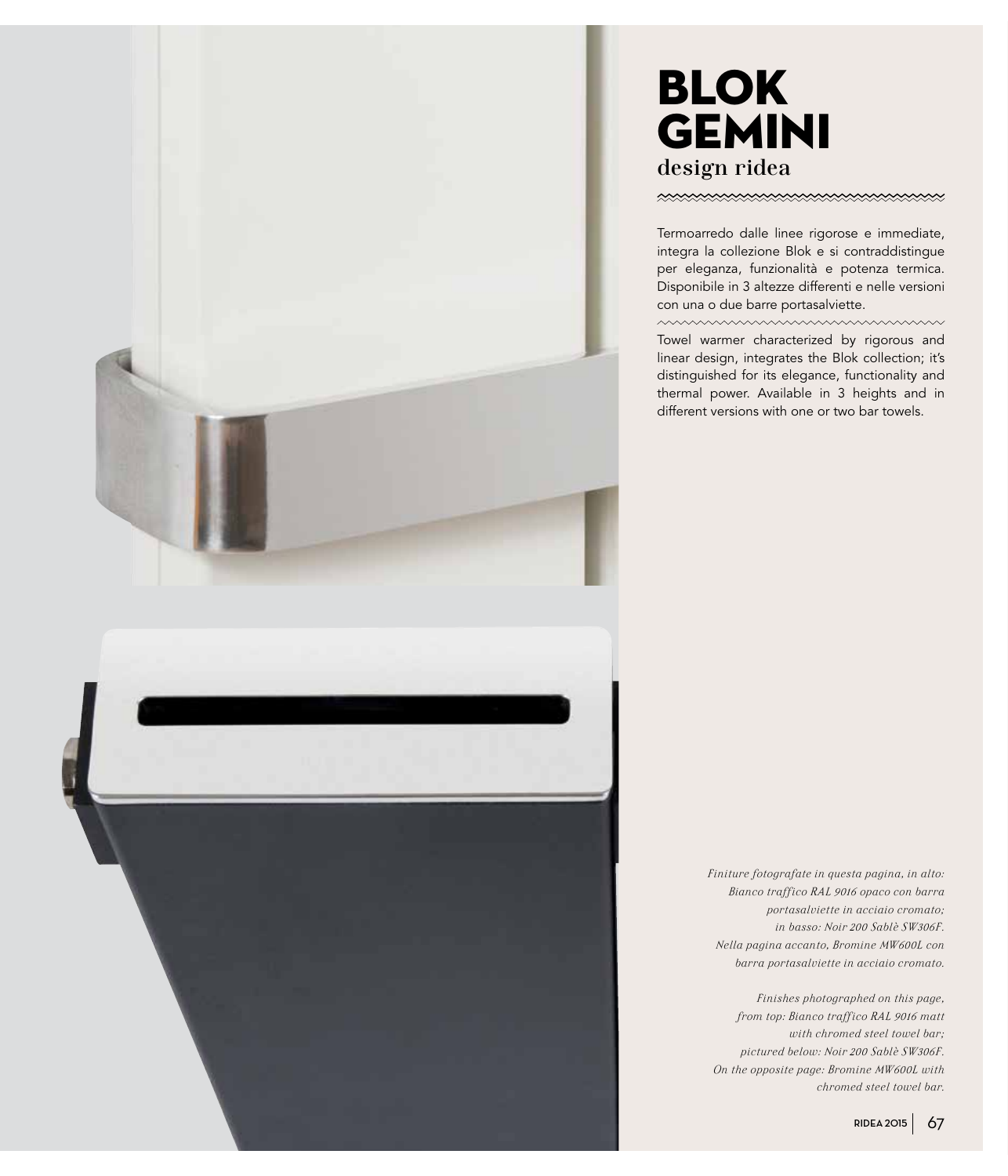# blok gemini

| hxb<br>(cm)        | $\mathbf n$<br>numero<br>elementi/<br>elements<br>number | peso a<br>vuoto/<br>weight<br>empty<br>(kg) | volume<br>d'acqua /<br>water<br>volume<br>(dm <sup>3</sup> ) | a<br>$\text{(cm)}$       | $\mathbf{c}$<br>$\text{(cm)}$ | d<br>$\text{(cm)}$ | e<br>$\text{(cm)}$       | Os resa<br>termica/<br>thermal yield<br>$\Box t$ 50 $\degree$ C (watt) | O potenza<br>elettrica/<br>electrical power<br>(watt) | versione mista/<br>combined<br>version | fissa/<br>not<br>opening | fissa/<br>not<br>opening |
|--------------------|----------------------------------------------------------|---------------------------------------------|--------------------------------------------------------------|--------------------------|-------------------------------|--------------------|--------------------------|------------------------------------------------------------------------|-------------------------------------------------------|----------------------------------------|--------------------------|--------------------------|
|                    |                                                          |                                             |                                                              |                          |                               |                    |                          |                                                                        | $\boldsymbol{C}$                                      | 42                                     |                          |                          |
| verticale/vertical |                                                          |                                             |                                                              |                          |                               |                    |                          |                                                                        |                                                       |                                        |                          |                          |
| 129,0x34,0         | $\overline{2}$                                           | 14,0                                        | 1,58                                                         | $\sim$                   | 4,5                           | 12,0               | $\overline{\phantom{a}}$ | 601                                                                    | $\overline{\phantom{0}}$                              | $\overline{\phantom{a}}$               |                          | $\overline{\phantom{a}}$ |
| 159,0x34,0         | $\overline{2}$                                           | 17,0                                        | 1,63                                                         | ٠.                       | 4,5                           | 12,0               | $\overline{\phantom{a}}$ | 716                                                                    | $\overline{\phantom{0}}$                              | $\sim$                                 | $\bullet$                | $\overline{\phantom{a}}$ |
| 189,0x34,0         | $\overline{2}$                                           | 19,5                                        | 1,68                                                         | $\overline{\phantom{a}}$ | 4,5                           | 12,0               | $\overline{\phantom{a}}$ | 824                                                                    | $\overline{\phantom{0}}$                              | $\overline{\phantom{0}}$               | $\bullet$                |                          |